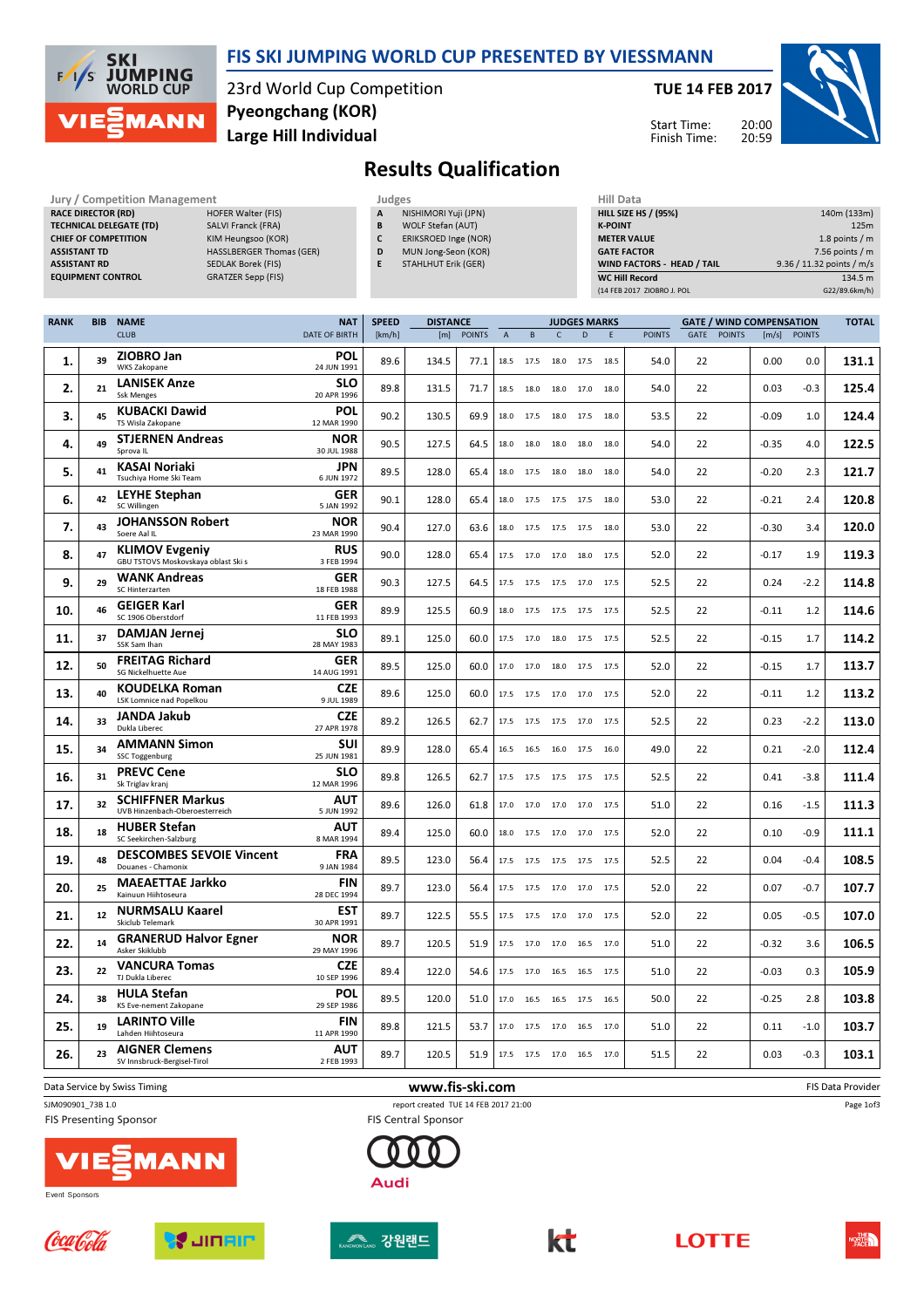



23rd World Cup Competition Large Hill Individual Pyeongchang (KOR)

TUE 14 FEB 2017

Start Time: Finish Time:



## Results Qualification

| <b>RANK</b>          | <b>BIB</b>     | <b>NAME</b>                                             | <b>NAT</b>                | <b>SPEED</b> | <b>DISTANCE</b> |               |              |              |              | <b>JUDGES MARKS</b>      |      |               |      |               | <b>GATE / WIND COMPENSATION</b> |               | <b>TOTAL</b> |
|----------------------|----------------|---------------------------------------------------------|---------------------------|--------------|-----------------|---------------|--------------|--------------|--------------|--------------------------|------|---------------|------|---------------|---------------------------------|---------------|--------------|
|                      |                | <b>CLUB</b>                                             | <b>DATE OF BIRTH</b>      | [km/h]       | [m]             | <b>POINTS</b> | $\mathsf{A}$ | <sub>B</sub> | $\mathsf{C}$ | D                        | E    | <b>POINTS</b> | GATE | <b>POINTS</b> | [m/s]                           | <b>POINTS</b> |              |
| 27.                  | 36             | TAKEUCHI Taku<br>Kitano Construction Corp. Ski Club     | JPN<br>20 MAY 1987        | 89.6         | 120.0           | 51.0          |              | 17.0 17.0    |              | 17.0 17.5                | 17.0 | 51.0          | 22   |               | $-0.08$                         | 0.9           | 102.9        |
| 28.                  | 20             | <b>SEMENIC Anze</b><br><b>NSK TRZIC FMG</b>             | SLO<br>1 AUG 1993         | 89.9         | 120.5           | 51.9          | 16.5         | 16.5         | 16.5         | 16.0                     | 16.5 | 49.5          | 22   |               | 0.03                            | -0.3          | 101.1        |
| 29.                  | 44             | <b>TEPES Jurij</b><br>SD Dolomiti                       | SLO<br>14 FEB 1989        | 89.9         | 118.0           | 47.4          |              | 18.0 17.5    |              | 17.0 17.5                | 17.0 | 52.0          | 22   |               | $-0.13$                         | 1.5           | 100.9        |
| 30.                  | 15             | <b>ROMASHOV Alexey</b><br>Saint-Petersburg KOR1         | <b>RUS</b><br>29 APR 1992 | 89.4         | 120.0           | 51.0          | 17.5         | 17.0         | 17.0 16.5    |                          | 17.0 | 51.0          | 22   |               | 0.17                            | $-1.6$        | 100.4        |
| 31.                  | 28             | <b>BOYD-CLOWES Mackenzie</b><br>Altius Nordic Ski Club  | <b>CAN</b><br>13 JUL 1991 | 89.9         | 118.0           | 47.4          |              | 17.5 17.0    |              | 16.5 16.0                | 16.5 | 50.0          | 22   |               | $-0.25$                         | 2.8           | 100.2        |
| 31.                  | 27             | <b>BICKNER Kevin</b><br>Norge Ski Club                  | USA<br>23 SEP 1996        | 89.6         | 122.0           | 54.6          | 16.5         | 16.0         | 16.5         | 16.0                     | 16.5 | 49.0          | 22   |               | 0.36                            | $-3.4$        | 100.2        |
| 33.                  | 24             | KOBAYASHI Junshiro<br>Megmilk Snow Brand Ski Team       | <b>JPN</b><br>11 JUN 1991 | 88.9         | 120.0           | 51.0          | 17.5         | 17.0         | 17.0 16.5    |                          | 17.0 | 51.0          | 22   |               | 0.27                            | $-2.5$        | 99.5         |
| 34.                  | 6              | PEIER Killian<br>Vallee du Joux                         | SUI<br>28 MAR 1995        | 89.3         | 118.0           | 47.4          | 17.0         | 17.0         | 16.5         | 16.5                     | 17.0 | 50.5          | 22   |               | $-0.08$                         | 0.9           | 98.8         |
| 35.                  | 5              | <b>PASCHKE Pius</b><br>WSV Kiefersfelden                | <b>GER</b><br>20 MAY 1990 | 89.1         | 119.5           | 50.1          | 17.0         | 16.0         | 16.5         | 16.0                     | 16.5 | 49.0          | 22   |               | 0.17                            | $-1.6$        | 97.5         |
| 36.                  | 17             | SAKUYAMA Kento<br>Kitano Construction Corp. Ski Team    | JPN<br>3 JUL 1990         | 89.6         | 117.5           | 46.5          | 16.5         | 16.5         | 16.5         | 16.0                     | 16.5 | 49.5          | 22   |               | $-0.12$                         | 1.4           | 97.4         |
| 37.                  | 11             | KOBAYASHI Ryoyu<br>Tsuchiya Home Ski Team               | JPN<br>8 NOV 1996         | 89.8         | 117.5           | 46.5          | 16.5         | 17.0         | 16.5         | 16.0                     | 17.0 | 50.0          | 22   |               | $-0.06$                         | 0.7           | 97.2         |
| 38.                  | 26             | <b>HLAVA Lukas</b><br>Dukla Liberec                     | <b>CZE</b><br>10 SEP 1984 | 89.0         | 118.0           | 47.4          | 17.0         | 17.0         | 17.0         | 16.0                     | 16.5 | 50.5          | 22   |               | 0.38                            | -3.6          | 94.3         |
| 39.                  | 30             | <b>KORNILOV Denis</b><br>Sdushor CSP N. Novgorod Dinamo | <b>RUS</b><br>17 AUG 1986 | 89.3         | 115.0           | 42.0          | 16.5         | 16.0         | 16.5         | 16.5                     | 16.0 | 49.0          | 22   |               | $-0.04$                         | 0.5           | 91.5         |
| 40.                  | q              | <b>ASCHENWALD Philipp</b><br>SC Mayerhofen-Tirol        | <b>AUT</b><br>12 NOV 1995 | 89.6         | 110.0           | 33.0          | 16.0         | 16.0         |              | 16.0 16.5                | 16.0 | 48.0          | 22   |               | $-0.48$                         | 5.4           | 86.4         |
|                      |                |                                                         |                           |              |                 |               |              |              |              |                          |      |               |      |               |                                 |               |              |
| <b>Not Qualified</b> |                |                                                         | <b>KOR</b>                |              |                 |               |              |              |              |                          |      |               |      |               |                                 |               |              |
| 41.                  | $\mathbf{1}$   | <b>CHOI Heung-Chul</b><br>High1 Resort                  | 3 DEC 1981<br>USA         | 89.2         | 112.0           | 36.6          |              | 16.5 17.0    |              | 16.5 16.0                | 16.5 | 49.5          | 22   |               | 0.07                            | $-0.7$        | 85.4         |
| 42.                  | 13             | <b>GLASDER Michael</b><br>Norge Ski Club                | 27 MAR 1989               | 89.8         | 111.5           | 35.7          |              | 16.5 15.5    |              | 16.0 15.5 16.0           |      | 47.5          | 22   |               | $-0.08$                         | 0.9           | 84.1         |
| 43.                  | $\overline{2}$ | <b>BAZHENOV Aleksandr</b><br>Zdushor ZVS CSP            | <b>RUS</b><br>13 JUL 1995 | 89.3         | 111.0           | 34.8          | 16.5         | 16.0         | 16.0         | 15.5                     | 16.0 | 48.0          | 22   |               | 0.12                            | $-1.1$        | 81.7         |
| 44.                  | 8              | KIM Hyun-Ki<br>High1 Resort                             | KOR<br>9 FEB 1983         | 89.4         | 108.0           | 29.4          |              | 16.0 16.0    |              | 16.0 16.0                | 16.0 | 48.0          | 22   |               | $-0.19$                         | 2.2           | 79.6         |
| 45.                  | 16             | <b>DESCHWANDEN Gregor</b><br>Horw                       | SUI<br>27 FEB 1991        | 89.1         | 108.5           | 30.3          | 16.0         | 16.5         | 16.0         | 16.0                     | 16.0 | 48.0          | 22   |               | 0.08                            | -0.7          | 77.6         |
| 46.                  | 4              | <b>CHOI Seou</b><br>High1 Resort                        | KOR<br>3 DEC 1982         | 88.4         | 110.0           | 33.0          | 16.0         | 16.0         | 16.0         | 16.0                     | 15.5 | 48.0          | 22   |               | 0.37                            | $-3.5$        | 77.5         |
| 47.                  | $\overline{7}$ | <b>ZHAPAROV Marat</b><br>Ski Club VKO                   | KAZ<br>25 AUG 1985        | 88.9         | 104.5           | 23.1          | 16.0         | 15.0         | 15.5         | 15.5                     | 15.5 | 46.5          | 22   |               | $-0.41$                         | 4.6           | 74.2         |
| 48.                  | 10             | <b>ZOGRAFSKI Vladimir</b><br><b>NSA</b>                 | <b>BUL</b><br>14 JUL 1993 | 88.9         | 103.5           | 21.3          | 16.0         | 16.0         | 16.0         | 15.5                     | 15.5 | 47.5          | 22   |               | $-0.04$                         | 0.5           | 69.3         |
| 49.                  | 3              | <b>TKACHENKO Sergey</b><br>Ski Club VKO                 | KAZ<br>8 JUN 1999         | 89.0         | 106.5           | 26.7          |              | 15.5 15.0    | 14.5 15.0    |                          | 14.0 | 44.5          | 22   |               | 0.58                            | $-5.4$        | 65.8         |
| 50.                  | 35             | <b>STURSA Vojtech</b><br>Dukla Liberec                  | <b>CZE</b><br>3 AUG 1995  | 89.0         | 96.5            | 8.7           |              |              |              | 15.5 15.5 15.5 15.0 15.0 |      | 46.0          | 22   |               | 0.00                            | 0.0           | 54.7         |
|                      |                |                                                         |                           |              |                 |               |              |              |              |                          |      |               |      |               |                                 |               |              |
| Prequalified         |                |                                                         |                           |              |                 |               |              |              |              |                          |      |               |      |               |                                 |               |              |
|                      | 51             | <b>PREVC Peter</b><br>SK Triglav Kranj                  | <b>SLO</b><br>20 SEP 1992 | 89.7         | 134.0           | 76.2          |              |              |              |                          |      |               | 22   |               | 0.00                            | 0.0           |              |
|                      | 52             | <b>ZYLA Piotr</b><br>WSS Wisla                          | <b>POL</b><br>16 JAN 1987 | 89.6         | 124.0           | 58.2          |              |              |              |                          |      |               | 22   |               | $-0.09$                         | 1.0           |              |
|                      | 53             | <b>FETTNER Manuel</b><br>SV Innsbruck-Bergisel-Tirol    | AUT<br>17 JUN 1985        | 89.8         | 131.5           | 71.7          |              |              |              |                          |      |               | 22   |               | $-0.09$                         | 1.0           |              |

Data Service by Swiss Timing **EXECUTE:** The Same of the WWW.fis-ski.com **EXECUTE:** FIS Data Provider

54

SJM090901\_73B 1.0 report created TUE 14 FEB 2017 21:00

**FIS Presenting Sponsor** 



UVB Hinzenbach-Oberoesterreich HAYBOECK Michael

Event Sponsors







**Audi** 

**FIS Central Sponsor** 

**AUT**<br>5 MAR 1991



 $\textsf{AUT}$   $_{90.1}$   $_{127.5}$   $_{64.5}$   $_{22}$   $_{-0.28}$   $_{3.2}$ 



Page 2of3